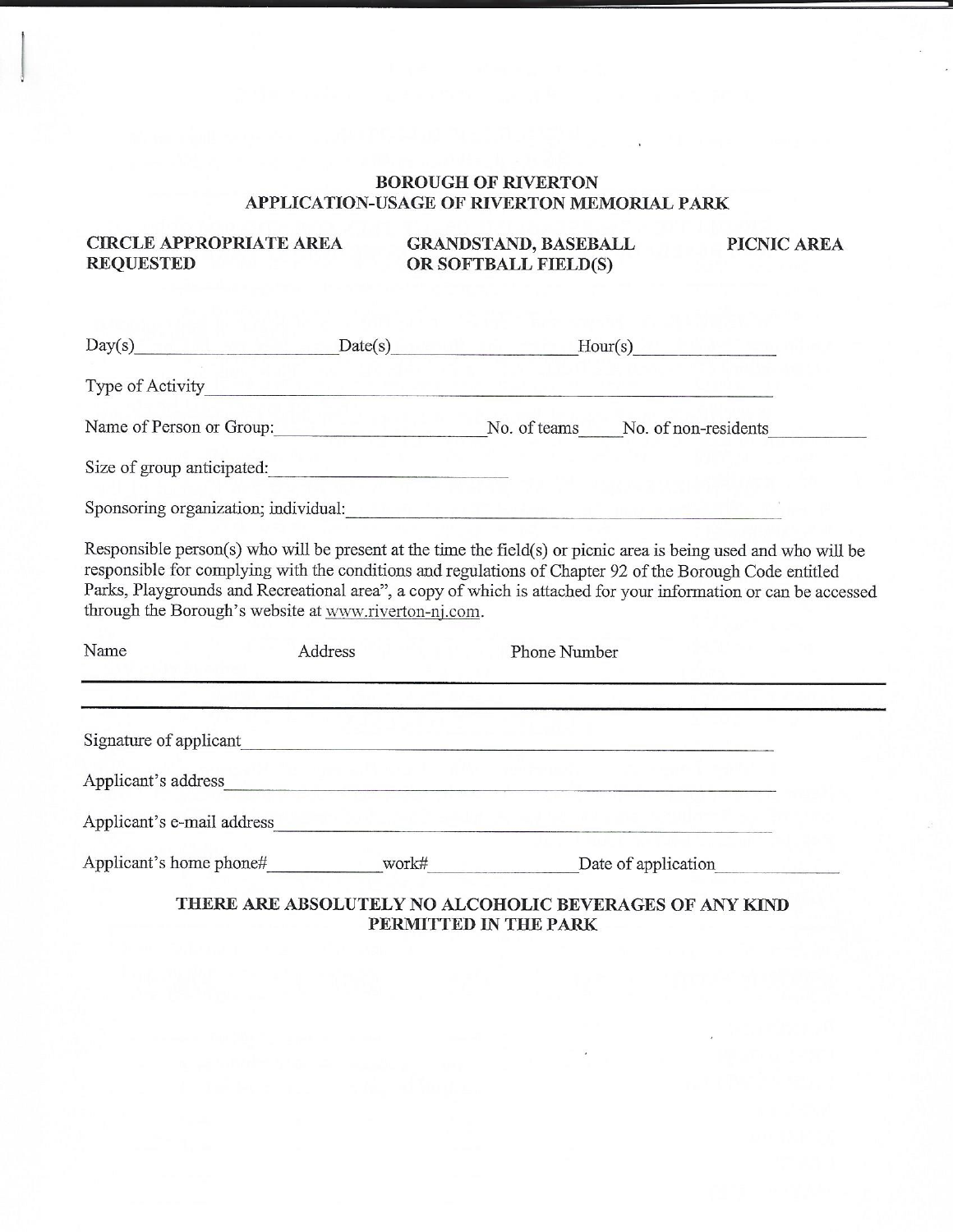# **2019 Adopted Recreation Fees**

### **B A S E B A L L**

**Field #1-Babe Ruth Field (U18)**

| $\bullet$    | Single Use Per Week              | 1 game or 1 practice per week     | \$300 per season |
|--------------|----------------------------------|-----------------------------------|------------------|
| $\bullet$    | Twice Per Week Use               | Any combination of games/practice | \$400 per season |
| $\bullet$    | Greater than twice per week      | Any combination of games/practice | \$500 per season |
|              | Field #1-Babe Ruth Field (18+)   |                                   |                  |
| $\bullet$    | Single Use Per Week              | 1 game or 1 practice per week     | \$400 per season |
| $\bullet$    | <b>Twice Per Week Use</b>        | Any combination of games/practice | \$500 per season |
|              | Field #3-Majors (11-12 year old) |                                   |                  |
| <b>Field</b> |                                  |                                   |                  |
| ٠            | Single Use Per Week              | 1 game or 1 practice per week     | \$250 per season |
| $\bullet$    | Twice Per Week Use               | Any combination of games/practice | \$300 per season |
| $\bullet$    | Greater than twice per week      | Any combination of games/practice | \$450 per season |
|              | Fields #2 & #4-Other Fields      |                                   |                  |
|              | Single Use Per Week              | 1 game or 1 practice per week     | \$150 per season |
| $\bullet$    | Twice Per Week Use               | Any combination of games/practice | \$200 per season |
| $\bullet$    | Greater than twice per week      | Any combination of games/practice | \$350 per season |
|              | <b>Multiple Field Use</b>        |                                   |                  |
| $\bullet$    | Use of all Fields                | <b>Spring Season</b>              | \$750 per season |
| $\bullet$    | Use of all Fields                | Fall Season                       | \$300 per season |
|              | <b>High School Baseball</b>      |                                   |                  |
| $\bullet$    | Use of Babe Ruth Field (#1)      | <b>Spring Season</b>              | \$500 per season |
| $\bullet$    | Use of Babe Ruth Field (#1)      | Fall Season                       | \$250 per season |
|              |                                  |                                   |                  |

**S O C C E R**

SOCCER USE WILL BE LIMITED TO THE FALL SEASON TO PROVIDE "REST" FOR THE GRASS AREA. **Soccer Clubs**

| $\bullet$                                         | Use of all fields                            | <b>Fall Season</b> | \$750 per season  |
|---------------------------------------------------|----------------------------------------------|--------------------|-------------------|
|                                                   |                                              | <b>BASKETBALL</b>  |                   |
| <b>Season</b>                                     |                                              |                    | \$100.00          |
| <b>Weekly Camp</b>                                |                                              |                    | \$25.00           |
|                                                   |                                              | PICNIC/GAZEBO AREA |                   |
|                                                   | <b>Resident Individuals or Organizations</b> |                    | No charge         |
| Non-resident Individuals or Private Organizations |                                              |                    | \$10.00/Per event |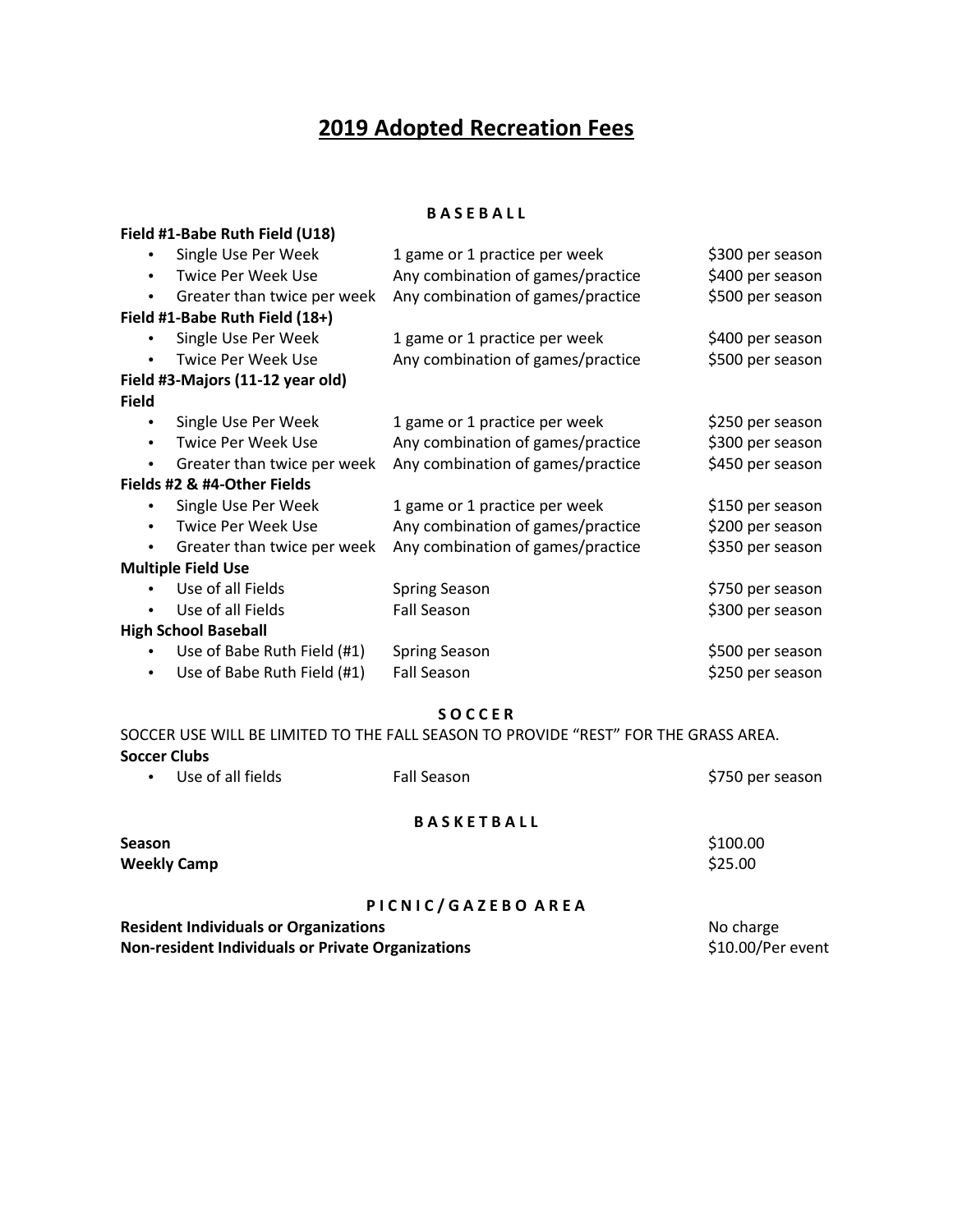#### **CHAPTER 92. PARKS, PLAYGROUNDS AND RECREATIONAL AREAS**

- § 92-1. Applicability.
- **§ 922. Authority to adopt regulations.**
- **§ 923. Prohibited acts.**
- **§ 924. Minors.**
- **§ 925. Use of facilities by organizations.**
- **§ 926. Enforcement.**
- **§ 927. Construal of provisions.**
- § 92-8. Violations and penalties.

**[HISTORY: Adopted by the Mayor and Council of the Borough of Riverton 2-10-1983 by Ord. No. 1-83. Amendments noted where applicable.]**

#### **§ 921. Applicability.**

The rules and regulations promulgated herein shall apply to all public parks, playgrounds and recreational areas.

#### **§ 922. Authority to adopt regulations.**

The Borough Council may, from time to time, by resolution, adopt such regulations as it may choose to facilitate the effective operation and control of all parks, playgrounds and recreation areas under its jurisdiction.

#### **§ 923. Prohibited acts.**

- A. It shall be unlawful for any person on Borough property, as contemplated by  $\S 92$ -1 hereof, to:
	- (1) Use threatening, abusive or insulting language.
	- (2) Do any obscene or indecent act.
	- (3) Throw stones or other missiles.
	- (4) Play or practice golf.[Amended 11-9-1995 by Ord. No. 13-95]
	- (5) Interfere with, encumber, obstruct or render dangerous any public way, path, walk, bridge or public place.
	- (6) Do any act tending or amounting to a breach of the peace.

(7) Climb or stand upon any fence, shelter, seat, bridge railing or support, statue or other erection other than play structures.[Amended 11-9-1995 by Ord. No. 13-95]

- (8) Introduce, carry or fire any firecrackers, torpedoes or fireworks.
- (9) Engage in, instigate and/or encourage a contention or fight.
- (10) Assault any person.
- (11) Participate in betting, gambling, gaming or use or operate any slot machine or gaming table or other gambling instrument or sell fortunes.
- (12) Solicit gifts or contributions for any purpose without permission of the Borough Council.
- (13) Possess, use or be under the influence of intoxicating alcoholic beverages.[Amended 11-9-1995 by Ord. No. 13-95]
- (14) Possess, use or be under the influence of drugs as defined and prohibited by the New Jersey Revised Statutes.
- (15) Give entertainment of any kind or transact business of any kind or hold public meetings or assemblies without permission of the Borough Council.
- (16) Occupy a camp or campground or sleep overnight without permission of the Borough Council.
- (17) Sell, vend or give away any article of merchandise or other matter or distribute handbills or circulars without permission of the Borough Council.
- (18) Kindle, build, maintain or use a fire except in fireplaces provided or in an approved container.
- (19) Post, paint or affix or erect any sign, advertisement, banner or any other matter for attracting attention without permission of the Borough Council.
- (20) Possess or use guns, knives, slingshots or other dangerous weapons.

(21) Possess or use any explosive materials that may cause an explosion when used either alone or in combination with some other material to produce rapid flaming combustion or administer a destructive blow to surrounding objects.

(22) Kill, injure or disturb any animal or bird or damage any grass, tree, shrub or plant or any building, sign structure or equipment upon any premises under the jurisdiction of the Borough.

(23) Ride, drive or bring any horse upon any Borough property as contemplated by § 921 hereof.

(24) Allow any dog or cat to run at large. Dogs shall be permitted, provided that they are restrained by a leash not exceeding six feet in length and let or controlled by a person capable of controlling said dog. Dogs shall be prohibited on playground areas at all times and on athletic playing fields whenever they are in use.[Amended 12-10-1998 by Ord. No. 12-98]